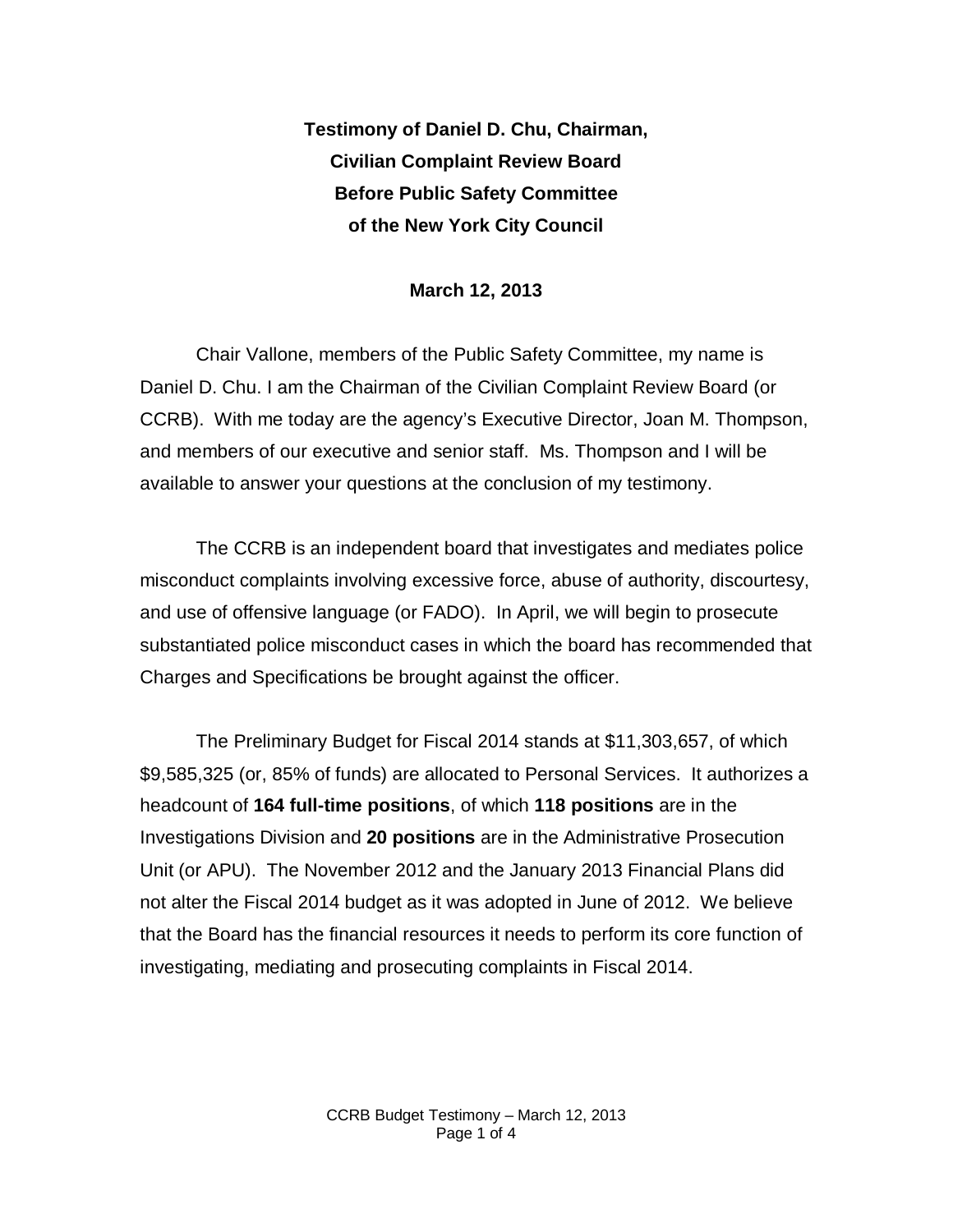I will now outline two issues that the Board wants to bring to the attention of the Committee. The first is a brief description of the effect that Hurricane Sandy had on our operations and the second is an update on the new prosecution unit.

## **The Effect of Hurricane Sandy on Operations**

On October 28, 2012, in preparation for Hurricane Sandy, Mayor Bloomberg ordered evacuations from the city's most vulnerable zones. The evacuation order included the section of Lower Manhattan where our office is located. During the storm, 40 Rector Street was flooded and the agency's basic services, including phone and electrical services, were severely disrupted. As a result, we temporarily lost all access to our computer servers and were forced out of our offices.

DCAS was able to find temporary space for us at One Metro Tech in Brooklyn. However, the space presented its own set of challenges for the agency. The initial space could not accommodate our entire staff. It needed to be wired for internet access. It needed reconfiguring for phone service. Our staff had to relocate all physical investigative files, computer servers and computer terminals to the new location. In the face of the seemingly unrelenting challenges, our staff worked together to minimize the effects of the disruption as much as possible. We also continued our search for a new Executive Director, APU hiring and making plans for our scheduled move to 100 Church later this year.

As basic building services at 40 Rector were restored, the staff enthusiastically returned to our office in January.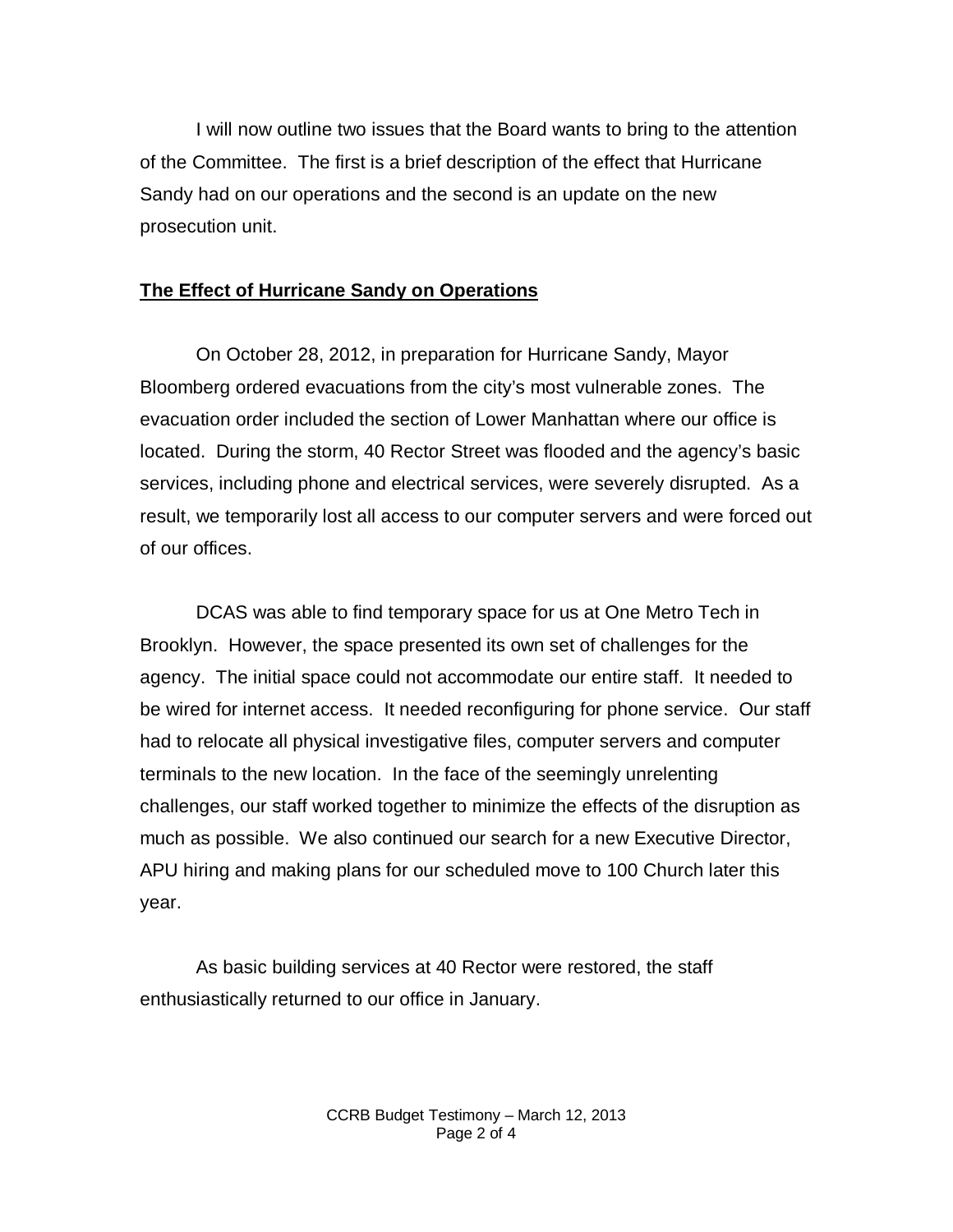The main effect of these operational challenges has been a short-term increase of our open docket. The Investigations Divisions' staff has aggressively worked towards processing the backlog of cases and the Division's docket has now decreased to fewer cases than it had before Sandy.

I want to assure you that our staff worked to effectively resolve the temporary increase in the docket without compromising the quality, impartiality and thoroughness of our investigations.

## **The Administrative Prosecution Unit**

On April 2, 2012, Police Commissioner Kelly and I signed a Memorandum of Understanding (or MOU) establishing the APU. The agency then submitted a "New Needs" request to the Office of Management and Budget. In the Executive and Adopted Budget plans of 2012, the Administration and the City Council provided the funding of \$1.6 million that the Board requested.

The MOU provides that the conferral of prosecutorial power will take place 30 days after the CCRB and the Police Department have published the amendments to their respective rules. In recent months, the CCRB and the Department have worked closely together on the complex task of amending these rules and putting new procedures in place. Last week, we submitted the rules for publication and I am happy to announce that they are being published in the City Record today.

The APU consists of a chief prosecutor; a deputy chief prosecutor; ten attorneys; five investigators; one policy analyst; and other support staff to assist in managing a new database. All prosecutor positions have now been filled. They are all experienced trial attorneys drawn largely from the city's various